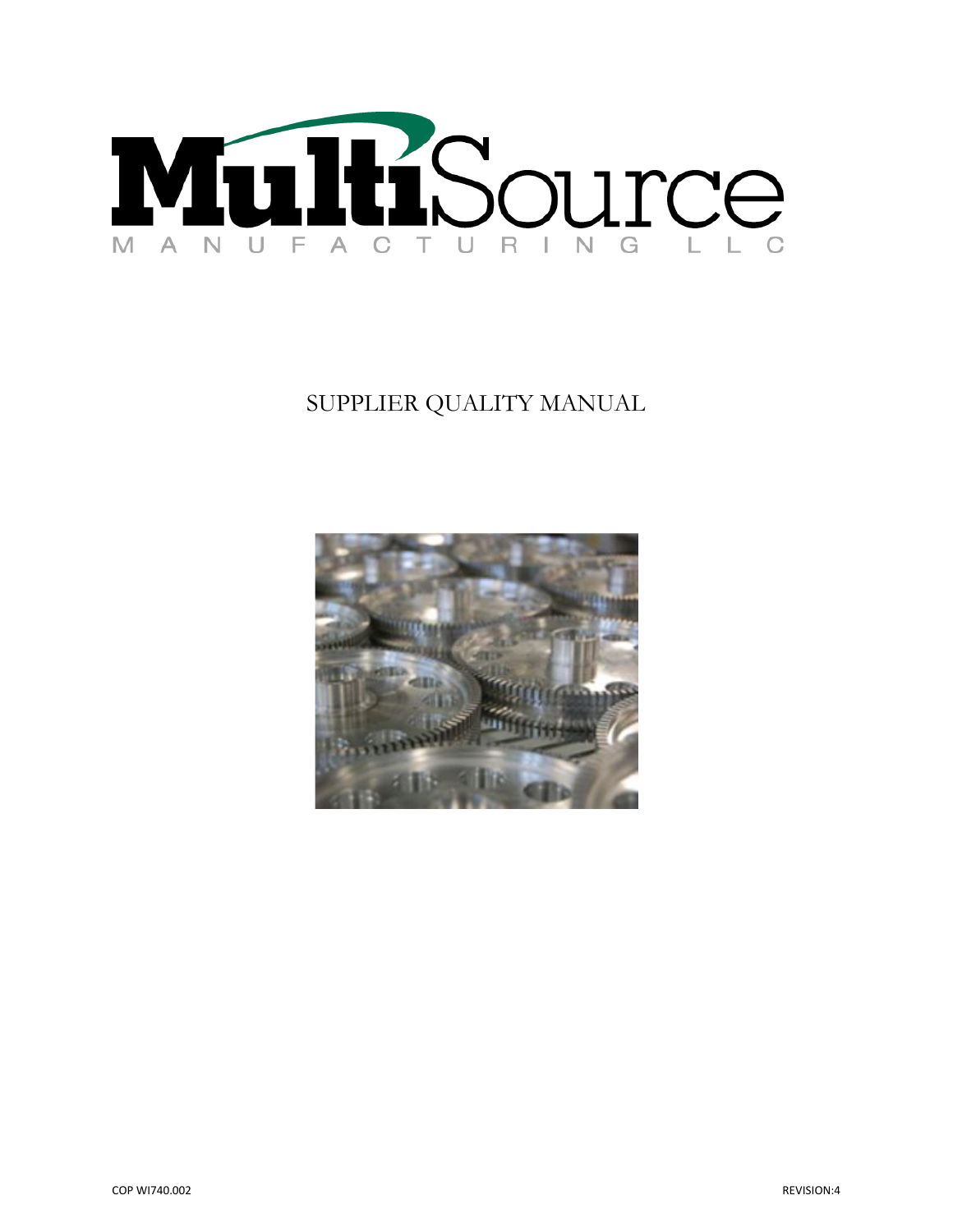MultiSource Manufacturing LLC operates manufacturing plants in four Minnesota cities – Ramsey, Burnsville, Minnetonka, and Fridley,, as well as in Boulder, Colorado. We routinely provide machining (close-tolerance/high-quality precision, diverse, and made-to-order), fullservice plastic fabrication of specialty machines*,* and electromechanical assembly services*.*

Our suppliers are a key part of meeting our customer's quality expectations. Sharing this responsibility with us, they must have an opportunity to make a fair profit.

The information and requirements in this Supplier Quality Manual reflect MultiSource Manufacturing LLC's expectations for supplier performance.

# **1. PURPOSE, SCOPE & APPLICABILITY**

This document applies to all manufacturers of materials and processes producing design characteristics of the product. The supplier shall notify and obtain prior written approval from the buyer prior to outsourcing any process (with the exception of raw material, commercial off the shelf items, and processes controlled by NADCAP). An "outsourced process" is a process that the supplier must have for its quality management system if the supplier chooses to have operations performed by an external party. If any processes are outsourced, the requirements herein shall be flowed down to the applicable subcontractors, including any specific customer requirements flowed down via the purchase order.

# **2. SUPPLIER QUALITY PROGRAM REQUIREMENTS AND CONTINUOUS IMPROVEMENT**

The supplier must have a quality system in place that includes the necessary configuration controls and the procedures in place to meet all MultiSource requirements defined on purchase orders. The supplier shall ensure employees are aware of their contribution to product conformity, product safety and the importance of ethical behavior within the supplier's facility.

# **3. TRACEABILITY**

The supplier shall control the unique identification of the product and maintain records for parts where an exclusive manufacturer(s) is specified or where the part is completely defined by an engineering drawing. Traceability for Raw Material used to manufacture parts is also required and records shall be retained. Traceability requirements include:

- The ability to trace all products manufactured from the same batch of raw material, or from the same manufacturing batch, to the destination (e.g., delivery, scrap),
- For an assembly, the ability to trace its components to the assembly and then to the next higher assembly, and
- For a product, a sequential record of its production (manufacture, assembly, inspection/verification) to be retrievable.

Suppliers must provide traceability records at the request of MultiSource within 48 hours of notification. Traceability shall be established via one of these methods:

*Method 1, Cradle to Grave:* A certification, purchase order, shipper or equivalent from each institution that took ownership of the parts, starting with manufacturer (or mill in the case of raw material traceability) and ending with supplier. Each certification, purchase order, shipper or equivalent will have a traceable feature (date code, sold to name & address, heat lot #, etc.) that links the subsequent or previous cert to itself.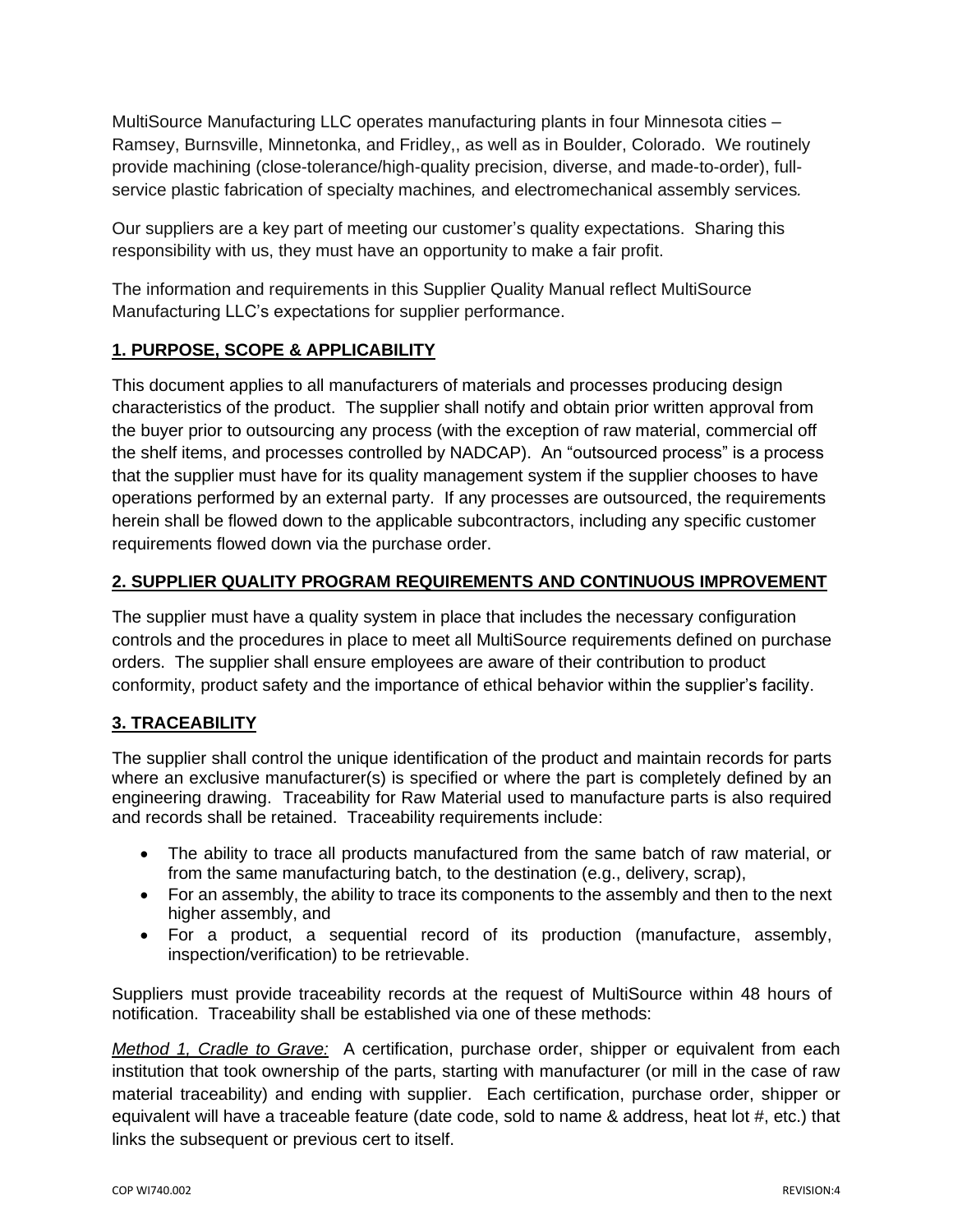*Method 2, Abridged:* A certification or shipper from the original manufacturer that includes a traceable feature (date code, heat lot #, etc.) plus a certification from the supplier that denotes the same lot number being provided.

# **4. NONCONFORMING PRODUCT AND CORRECTIVE ACTION**

Supplier product that does not meet engineering drawing and/or purchase order requirements shall be communicated to MultiSource prior to product shipment. Supplier product discovered after shipment by the supplier to be nonconforming to any engineering drawing and/or purchase order requirement shall be immediately disclosed to MultiSource upon discovery, including but not limited to PO#, quantity shipped, packing slip #, date shipped, and the extent of the nonconformance. Suppliers that receive notification of Nonconforming product from MultiSource shall take appropriate action to contain the nonconforming condition and prevent it from occurring again. The supplier will be notified if formal corrective action is required to be submitted to MultiSource. The complete root cause corrective action response shall be submitted within 15 days of issue or sooner depending on customer requirements. When errors like these occur resulting in nonconforming product, MultiSource may initiate a Credit Request against the originating P.O. for the financial loss of time and material. These formal requests will allow MultiSource to report and track outstanding credit claims, monitor supplier responsiveness to these requests, and ultimately determine the total cost of quality for conducting business with a given supplier by tracking credit received, full or in part, against outstanding claims for nonconforming product.

# **5. SPECIFICATION REVISIONS AND RECORD RETENTION**

Unless otherwise specified on the purchase order or on the drawing, the latest specification revision in effect at the time the lot of raw material/parts was originally manufactured or processed shall apply. In the event a document has been superseded, the latest revision of the superseding document shall apply. All Industry or Military specifications are to be procured by the supplier. All certifications, test reports, and inspection reports called out on the P.O. as shall be provided to MultiSource upon shipment of product. Supplier must retain all manufacturing records along with calibration records for a minimum of 7 years after end of production. After 7 year record retention, manufacturing records shall be appropriately dispositioned according to the industry (defense, medical) standard.

# **6. SAMPLING REQUIREMENTS**

If the supplier chooses to use sampling as a means for product acceptance, the supplier shall comply with ARP9013, Statistical Product Acceptance Requirements with minimum protection levels meeting ARP9013 Figure B1. Inspection requirements identified by engineering drawing, purchase order or specification take precedence over the inspection requirements defined herein.

# **7. MATERIAL SUBSTITUTIONS**

Material and part substitutions are not allowed unless specifically authorized by MultiSource and/or its customers.

Counterfeit product has become a growing concern in customers' supply chains. MultiSource is committed to obtaining only the highest quality products for our customers. Suppliers are required to do their due diligence when procuring items.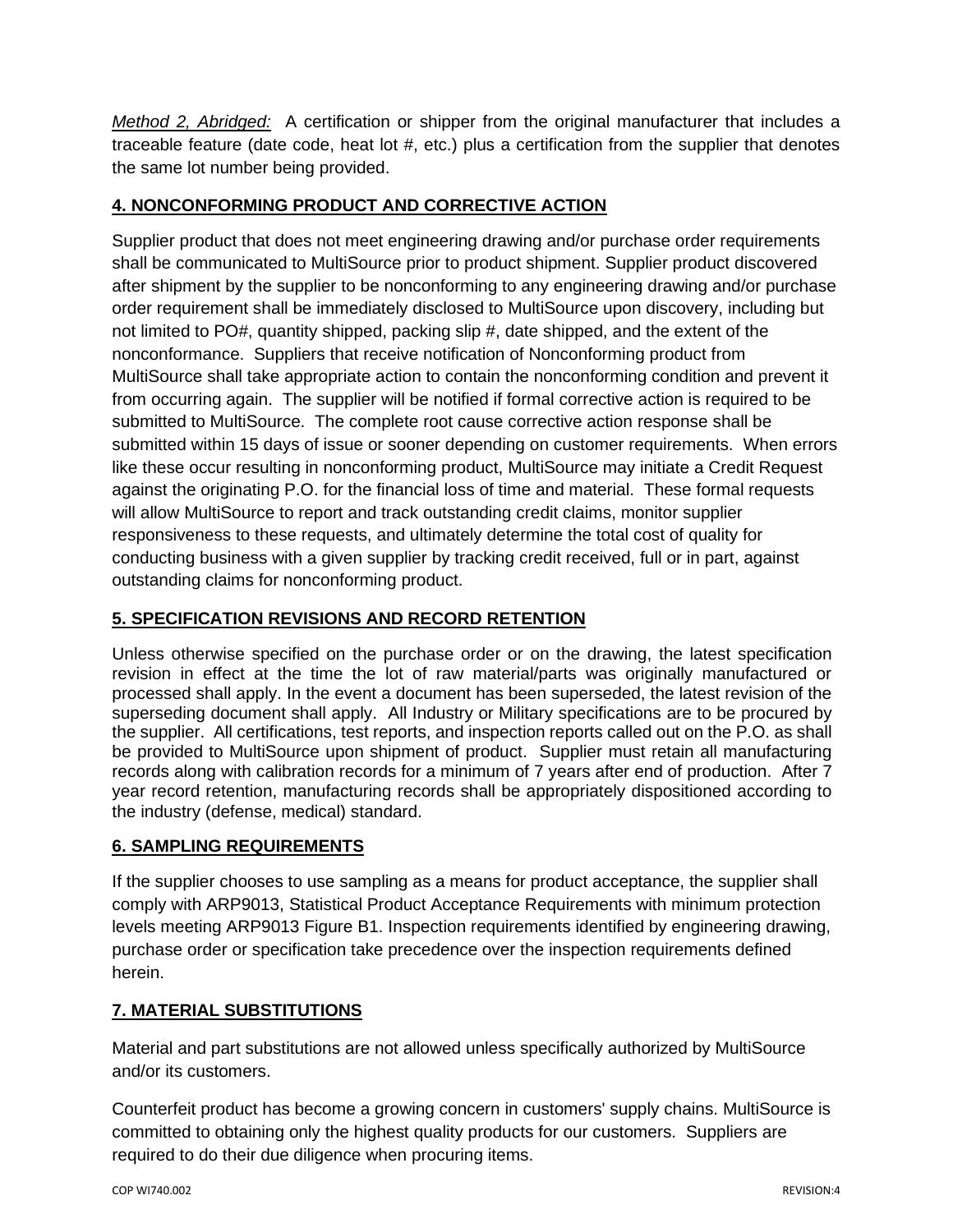The supplier shall require that all external providers apply appropriate controls to their direct and subtier external providers, to ensure that requirements are met.

# **8. NOTIFICATION OF CHANGES TO OFF THE SHELF DATA SHEETS**

If the supplier is notified of changes to material currently on use with MultiSource or for material previously supplied to MultiSource, the notification must be forwarded to the Buyer. In addition to changes, if the supplier is notified of a part obsolescence issue, notification must also be sent to the MultiSource Buyer along with data and/or possible replacements.

# **9. NOTIFICATION OF CHANGES IN MANUFACTURING FACILITY LOCATION**

The supplier shall notify buyer three months prior to moving work to a different manufacturing facility location. A risk mitigation plan shall also be submitted to the buyer.

#### **10. PROCESS CHANGES**

Any process changes or deviations considered by the supplier must be submitted to MultiSource in writing for review and approval. Changes to product, processes and equipment shall be communicated and approved by Multisource, and our customer, prior to making changes.

## **11. RIGHT OF ACCESS**

The supplier is required to give MultiSource, their customer, and regulatory authorities access to the applicable areas of all facilities, at any level of the supply chain, involved in the order and to all applicable records. This may include any Process or Quality Management System audits or product verification activities.

#### **12. SUPPLIER VERIFICATION ACTIVITIES**

Verification activities performed at any level of the supply chain should not be used by the supplier as evidence of effective control of quality and does not absolve the supplier of its responsibility to provide acceptable product and comply with all requirements. The supplier shall be responsible for the conformity of all products purchased from subcontractors, including product from sources defined by MultiSource.

#### **13. VARIATION MANAGEMENT OF KEY CHARACTERISTICS**

The supplier shall meet the requirements to develop and monitor a process to meet variation management requirements for Key Characteristics. Records pertinent to such shall be available for review and delivery to MultiSource with every shipment or upon request.

#### **14. FIRST ARTICLE INSPECTION**

First article inspection of product is required. If MultiSource provides a Verification Record to complete first article inspection the supplier is required to provide record with product.

#### **15. SPECIAL PROCESSING**

All raw material or special processing requirements whether to be fulfilled by the supplier or by a subcontractor to the supplier must be approved. In addition, all special processes for Heat Treat, Non-Destructive Testing, Chemical Processing (INCLUDING PAINT, PRIMER, AND